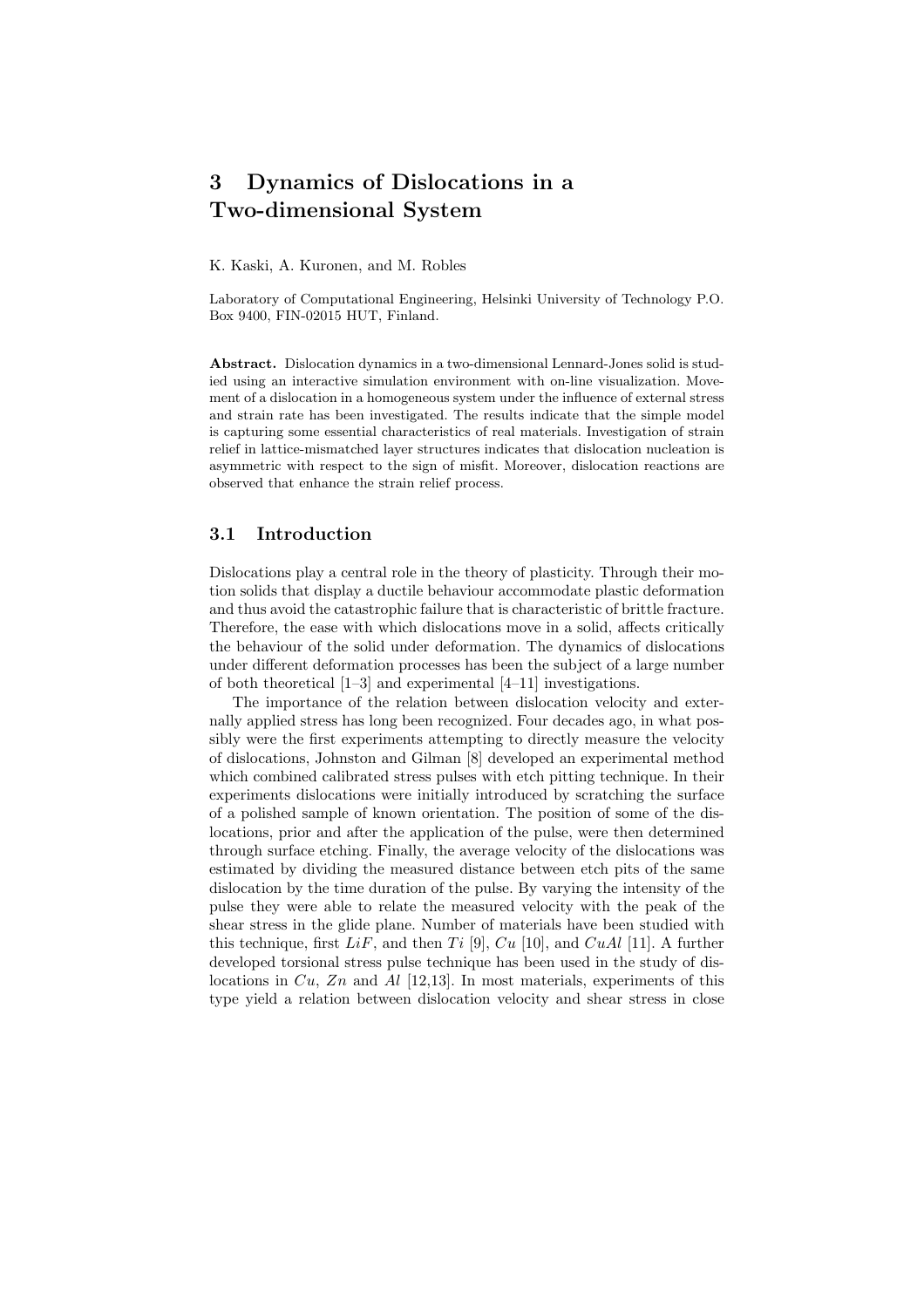agreement with the power law

$$
v = A\tau^m,\tag{3.1}
$$

where A and  $m$  are material dependent constants. Small values of  $m$  are usually asociated with brittle materials while in a ductile material it may be very large.

The dislocation dynamics is also essential in strain relaxation processes of lattice-mismatched hetero-structures [14–16], central in todays nanotechnology. When in a lattice-mismatched hetero-structure the thickness of the overlayer is small enough, the mismatch is accommodated by elastic deformation of the overlayer. Such deformation keeps the overlayer in registry with the structure of the substrate crystal. When the thickness increases, the elastic energy of the overlayer becomes larger and at a certain critical thickness it becomes favorable to relieve the strain by misfit dislocations at the interface.

Various mechanisms of dislocation migration and nucleation have been found to affect the strain relaxation process [14,16]. These mechanisms include the migration of threading dislocation to the interface, nucleation of dislocations at overlayer surface or at island edges and dislocation multiplication [17–20]. In all these mechanisms the underlying atomic level cause of the misfit dislocation formation is the attractive force exerted by the interface on dislocations with Burgers vector orientation appropriate for the relaxation of misfit energy. Depending on the relative orientation of the interface with respect to the gliding planes and Burgers vectors of the affected dislocations, it could happen that the latter are not able to move to the interface. In this situation, if the misfit energy is high enough, dislocation reactions may take place prior to migration, with the re-orientation of the Burgers vectors of the migrating dislocations.

So far the modelling of strain relief mechanisms have in most cases been done within the framework of continuum elasticity theory. There are also some atomic level studies but they deal mostly with the static properties of misfit dislocations (see e.g.  $[21-25]$ ). Furthermore, there are some studies on the dynamics or nucleation of dislocations [26–33], but to the best of our knowledge, no atomistic simulation studies on dislocation dynamics in the presence of a misfit interface in a hetero-structure has hitherto been carried out.

In the present work, we investigate the dynamics of dislocations in a two-dimensional (2D) solid using molecular dynamics (MD) simulations. In order to explore some qualitative features of dislocation dynamics and for simplicity, inter-atomic interactions have been modelled by Lennard-Jones (LJ) potentials. Sofar we have restricted our studies to 2D systems to avoid some of the geometrical complexities involved in simulating three-dimensional dislocations, while retaining some salient features of the problem under consideration. We will study the movement of dislocations in a homogeneous system under the influence of constant external stress and constant strain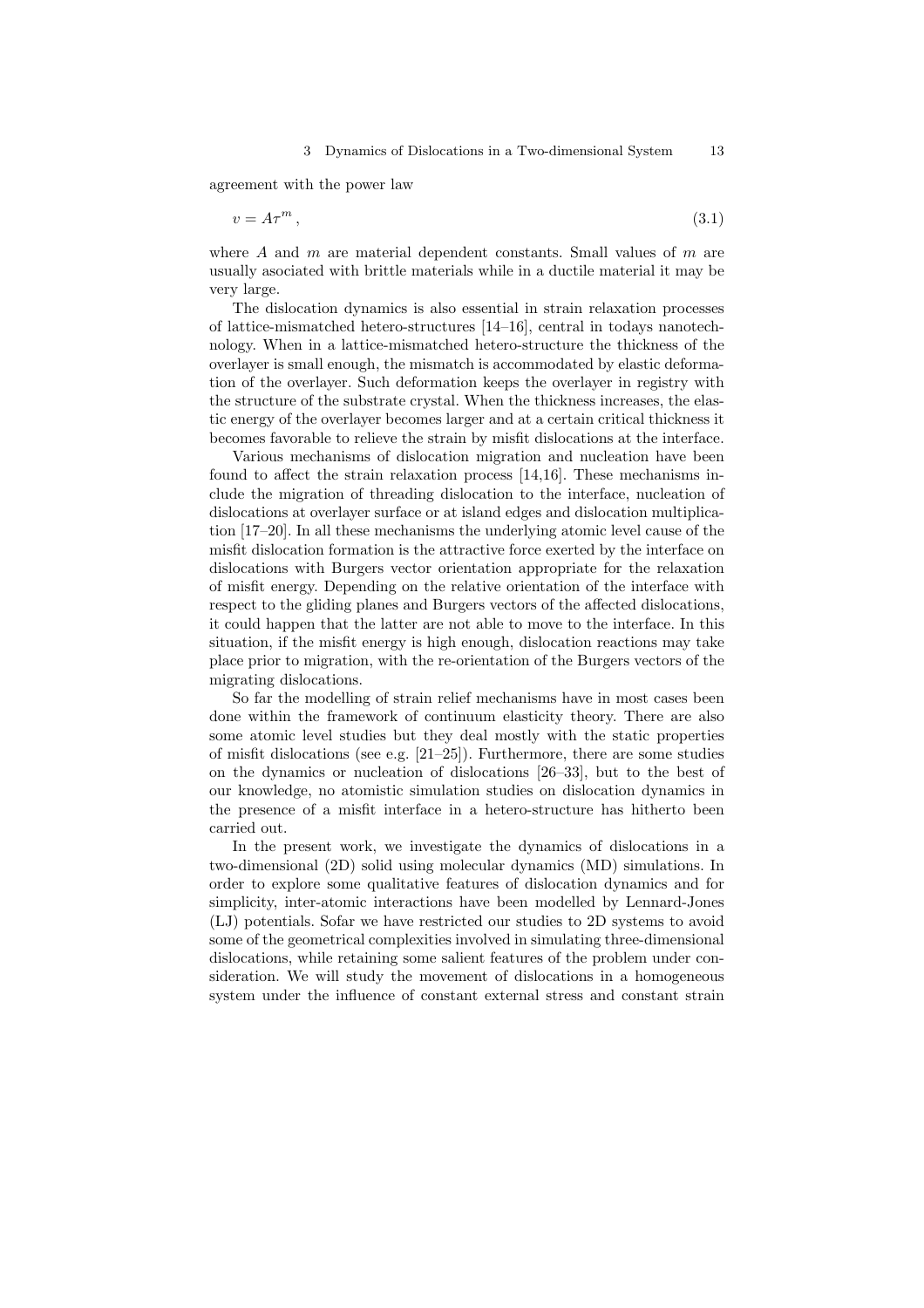rate. Moreover, the effect of the misfit interface on the nucleation and migration of dislocations will be investigated. By tuning the parameters of the potentials for the substrate and the overlayer we may construct a model of a hetero-interface with any desired value of lattice mismatch.

## **3.2 Dislocations in a 2D System**

In this work, the interatomic interactions have been described with a Lennard-Jones pair potential, which means that the constructed lattice has to be closepacked, i.e. 2D hexagonal lattice. In this structure dislocations can be formed by removing one half of a row of densely packed atoms, which can be done in three orientations, as illustrated in Fig. 3.1a. This procedure introduces a partial dislocations and a stacking fault into the system (Fig. 3.1b). Such a configuration is unstable because a stacking fault in a 2D hexagonal lattice has a structure *ABAB*|*BABA* with high potential energy. One should also note that due to high stacking fault energy dislocations in 2D systems do not dissociate into partials and a stacking fault ribbon as in 3D fcc lattice. By removing two half rows of atoms a stable (perfect) dislocation with a Burgers vector corresponding to the shortest lattice vector of the hexagonal structure is formed. An example of a stable dislocation with a Burgers vector  $\mathbf{b} = [0\overline{1}]$ is shown Fig. 3.1c.

In the simulations pairs of dislocations were introduced into the system as a short and thin crack, see Fig. 3.2. On the other hand single dislocations can be introduced by making the crack so long that its other end is positioned outside the simulation system.



**Fig. 3.1.** Dislocations in the 2D hexagonal lattice. (**a**) Lattice contains three densely packed rows of atoms. Also shown are the lattice vectors  $\mathbf{a}_1$  and  $\mathbf{a}_2$  (magnified by 4 for better visibility). (**b**) Part of a dense row of atoms is removed for forming a partial dislocation and a stacking fault (sf). (**c**) By removing two dense rows a perfect dislocation is formed. Burgers vector of the dislocation **b** is magnified 4 times for better visibility. The shading of the atoms is coded according to their potential energy (light: high energy, dark: low energy)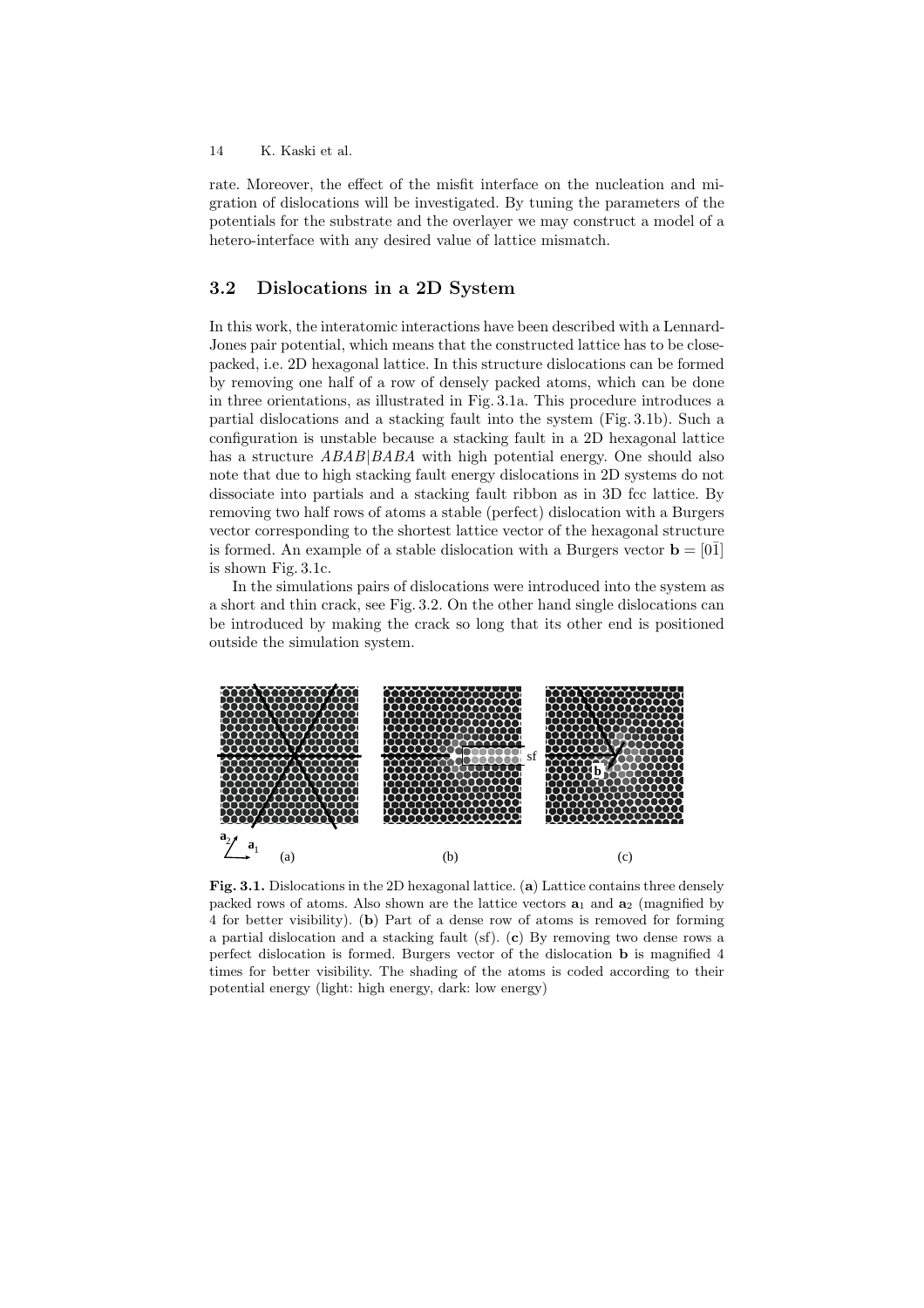

**Fig. 3.2.** Introduction of two perfect dislocations into the model system. (**a**) A part of a dense row of atoms is removed. (**b**) The vacancy loop collapses and forms two partial dislocations with a stacking fault between them. (**c,d**) The stacking fault heals by forming two perfect dislocations. The black lines denote the extra atomic rows forming the dislocations and arrows denote the Burgers vectors of the dislocations

# **3.3 Simulation Methods**

#### **3.3.1 Molecular Dynamics**

In this study, the classical molecular dynamics (MD) simulation method is used, in which the interatomic interaction is described with the following Lennard-Jones pontential

$$
V(r) = \epsilon_{\alpha\beta} [(\frac{\sigma_{\alpha\beta}}{r})^{12} - (\frac{\sigma_{\alpha\beta}}{r})^6],
$$
\n(3.2)

where r is the interatomic distance. Potential parameters  $\epsilon_{\alpha\beta}$  and  $\sigma_{\alpha\beta}$  depend on the species ( $\alpha$  and  $\beta$ ) of the interacting atoms. In the studies of dislocation dynamics under external force we have used homogeneous systems with only one type atomic species, i.e.  $\epsilon_{\alpha\alpha} = \epsilon_{\beta\beta}$  and  $\sigma_{\alpha\alpha} = \sigma_{\beta\beta}$ . In the studies of the effect of misfit interface on dislocation we need to define the amount of lattice mismatch between the overlayer film and the substrate. This is done as follows

$$
f = \frac{a_{\rm f} - a_{\rm s}}{a_{\rm s}},\tag{3.3}
$$

where  $a_f$  and  $a_s$  are the lattice constants in the film and the substrate, respectively. This mismatch can be incorporated into the simulations by assigning a different index for the atoms in the upper layers as compared to the atoms in the rest of the system and changing the equilibrium distance parameter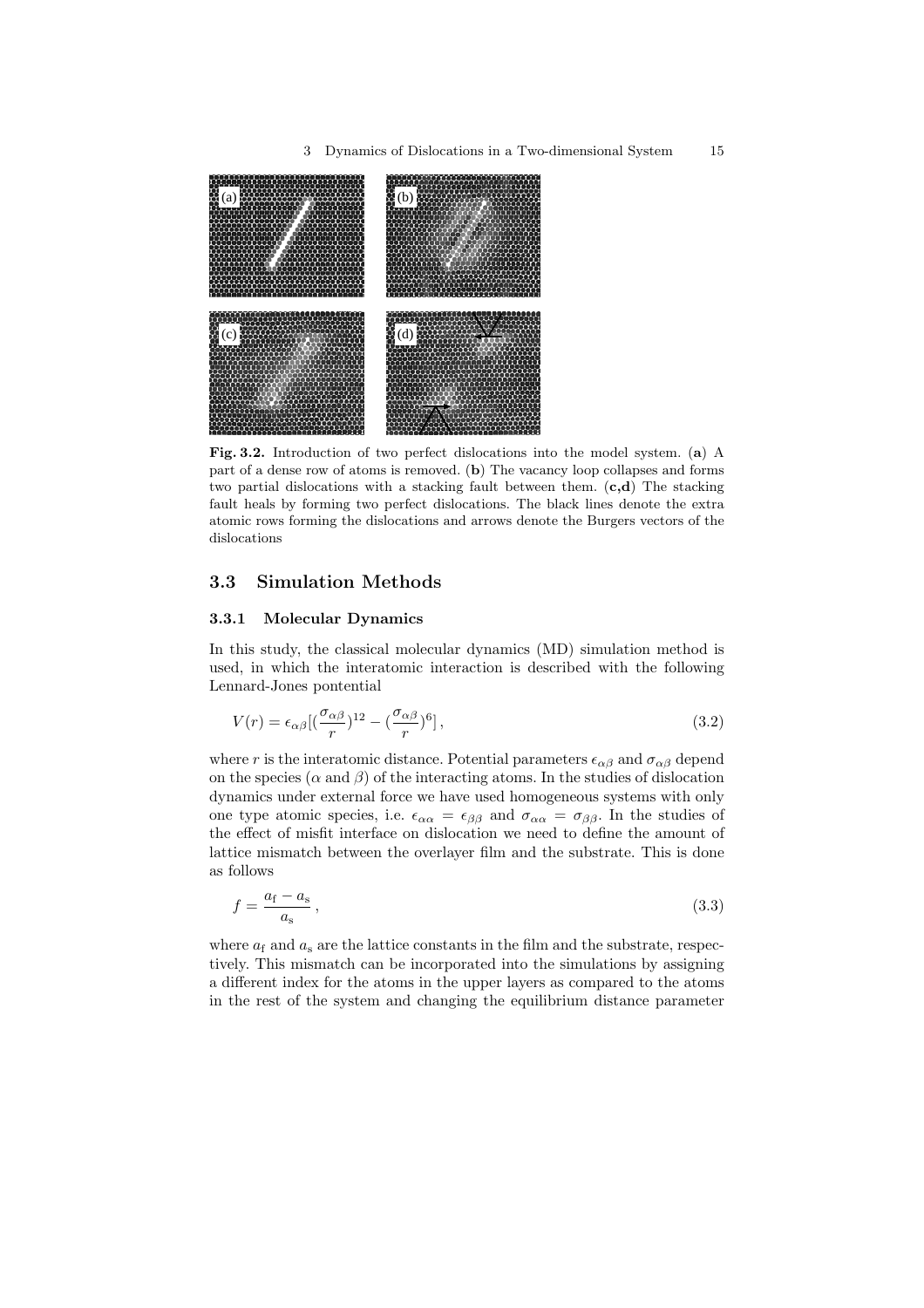$\sigma$  for these atoms accordingly. The cross-interactions between different types of atoms are calculated by the following interpolation scheme [34]:

$$
\epsilon_{\alpha\beta} = \frac{2(\epsilon_{\alpha\alpha}\epsilon_{\beta\beta})^{1/2}\sigma_{\alpha\alpha}^3 \sigma_{\beta\beta}^3}{\sigma_{\alpha\alpha}^6 + \sigma_{\beta\beta}^6}
$$
(3.4)

$$
\sigma_{\alpha\beta} = \left(\frac{\sigma_{\alpha\alpha}^6 + \sigma_{\beta\beta}^6}{2}\right)^{1/6}.\tag{3.5}
$$

The values of parameters  $\epsilon$  and  $\sigma$ , obtained by fitting to described copper [35], were used for the substrate atoms, though we emphasize that in this study our intention is not to describe any particular material. Instead our study is qualitative in nature. In the same spirit, the range of the potential is limited by the cut-off distance  $r_c$  chosen here to be  $r_c = 2.1 \times r_{NN}$ , where  $r_{NN}$ is the nearest neighbour distance. Since the discontinuity in the potential at the cut-off radius would cause a force anomaly, its effect is compensated by subtracting a linear term of the form  $(r - r_c)dV/dr|_{r=r_c}$  from the potential.

In the calculation of pairwise interaction the standard MD method of linked lists was used [36]. The equations of motion were integrated by using the leap-frog form of the Verlet integration algorithm [36]. To achieve the desired temperature in the system both the simple velocity scaling and Berendsen scaling [37] were used. In cases where the atomic configuration with minimum potential energy was needed the following damping method was used:

if 
$$
\mathbf{v}_i \cdot \mathbf{F}_i < 0
$$
 then  $\mathbf{v}_i \leftarrow \alpha \mathbf{v}_i$ , 
$$
(3.6)
$$

where  $\mathbf{v}_i$  and  $\mathbf{F}_i$  are the velocity and total force of atom i, respectively. A suitable value for the damping constant  $\alpha$  (< 1) was found to be 0.9. This method was found to be more efficient in reaching equilibrium configuration in systems with a misfit interface than the normal cooling scheme.

#### **3.3.2 Interactive Simulation Environment**

In order to get better insight to the dislocation dynamics we have constructed a computational model that is based on an interactive simulation program with a graphical visualization environment, described in detail in [35]. Because of the exploratory nature of this work on-line visualization of simulation data is essential. The basic structure and an example of the main window of the simulation program are shown in Fig. 3.3.

This on-line visualization scheme makes it also possible to track various local defect configurations. For example when a 2D lattice is not externally deformed or is deformed only a little with a low strain rate, the potential energies of atoms show a clear change only near the core of a defect, i.e. of a dislocation or of a crack. Hence, it is possible to extract the subsets of atoms that belong to the defects of the system. Then by using a clustering algorithm the number of defects present in the system can be found. Following this, a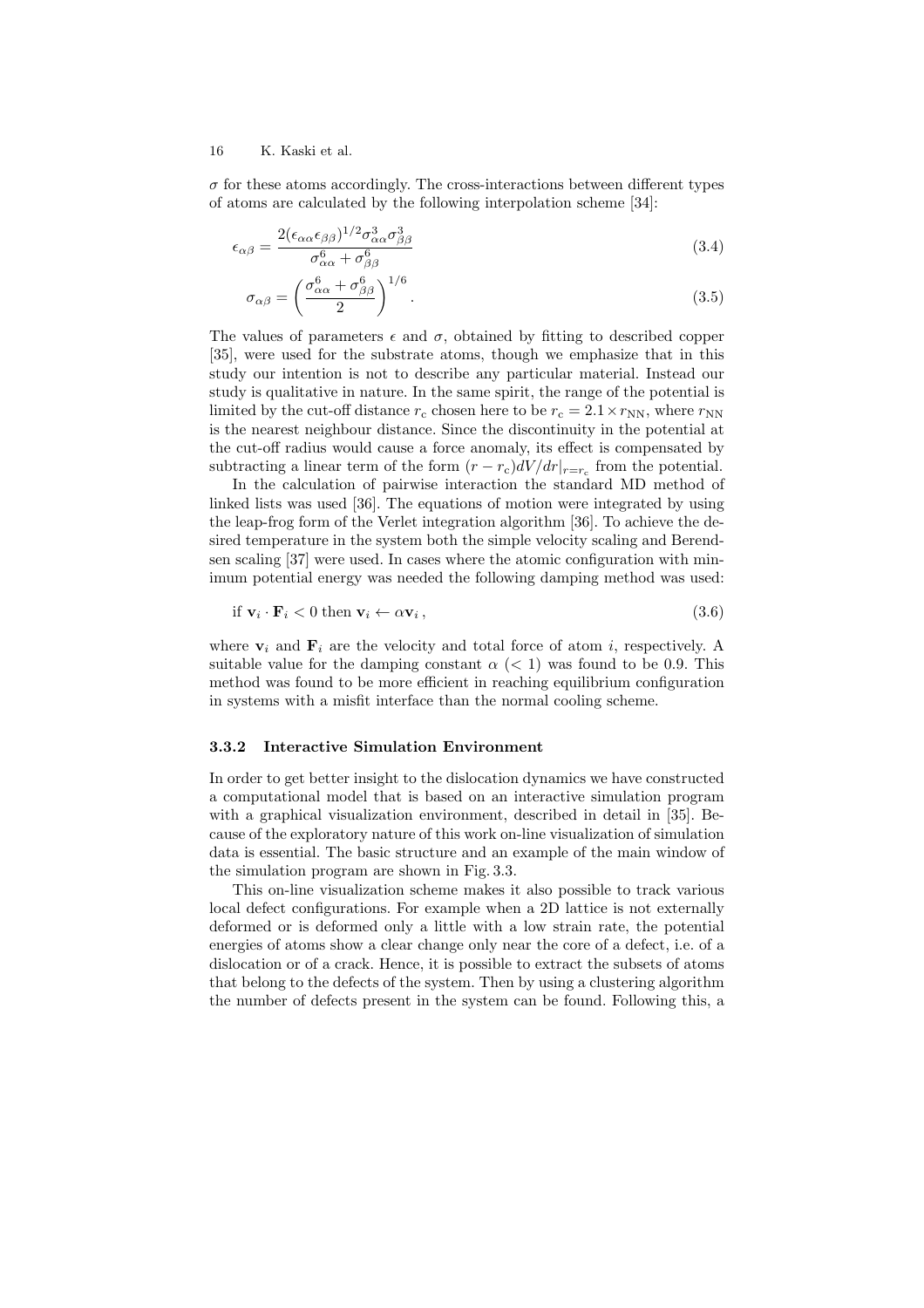

**Fig. 3.3.** The main window of the interactive simulation program. Positions of atoms are drawn in the center part of the window while various controls for changing simulation parameters are located on the edges of the window. Colors of the atoms can be used to display potential energy, kinetic energy or different components of the atomic level stress. On the left the main structure of the program is depicted

linked-list routine can be used to store efficiently the physical information of the constituent particles. In this way the position of center of mass, kinetic and potential energy, or even other geometrical properties, like the length of a crack or a dislocation can be extracted and followed. Moreover, it is possible to control the link-list routine during simulation through the control window where the main parameters of the clustering algorithm can be customized on-line. For the specific case of moving dislocations, the trajectory of the center of mass of the atoms in the core describes quite well its movement. A further analysis of the trajectories may be used to compute the instantaneous velocity of each dislocation, which is essential for the study of its dynamics.

# **3.4 Dynamics of Single Dislocation in a Homogeneous System**

In this section we describe an application of the interactive simulation enviroment to the study of the dynamics of a single dislocation moving in otherwise homogeneous lattice. The discussion concentrates on two aspects of the problem: (a) the interaction with external constant stress, and (b) the response to deformation with constant strain rate. Although these studies in 2D are exploratory in nature, they are hoped to shed some light to dislocation dynamics in a 3D system.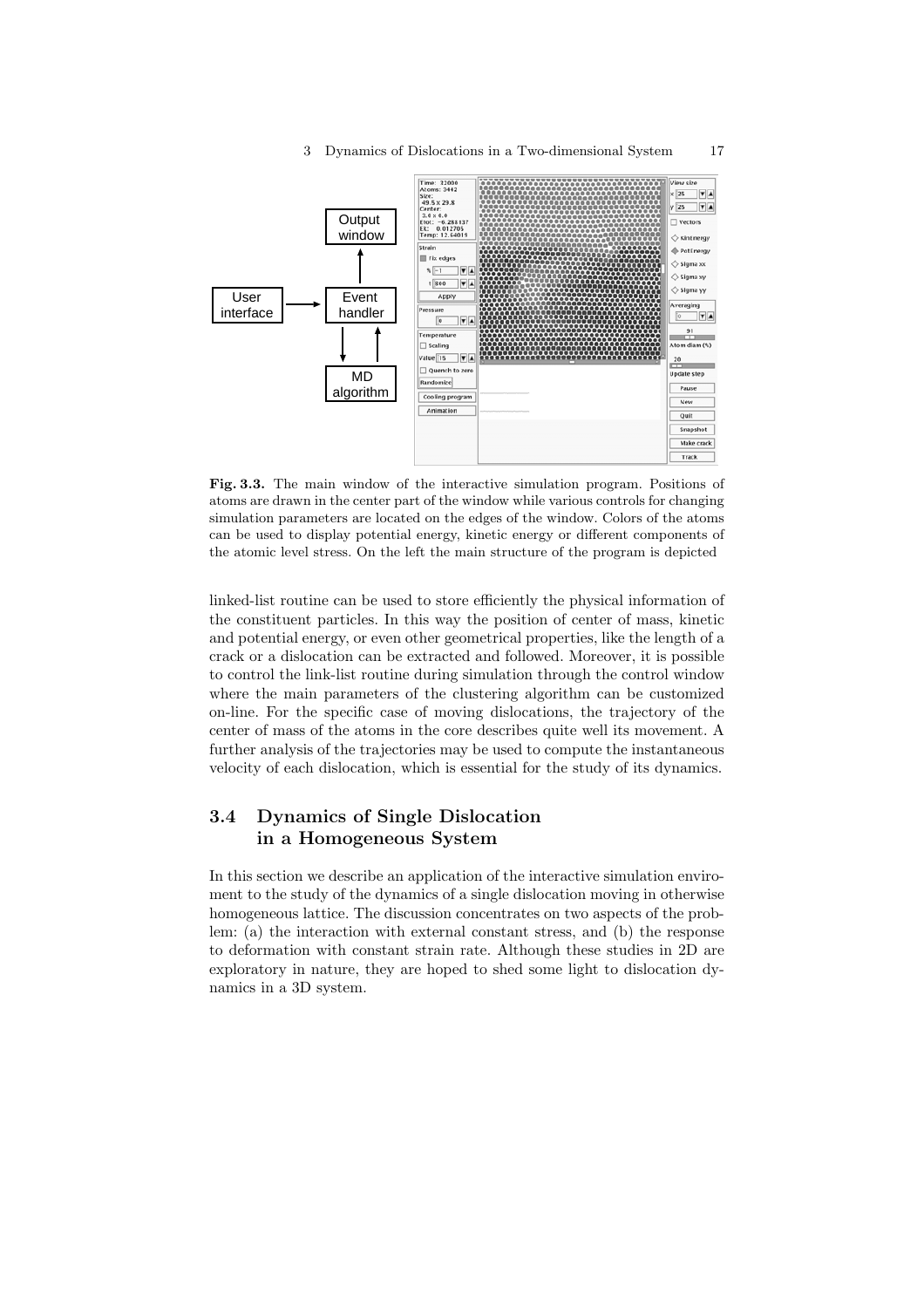As mentioned above, by removing a portion of a line of atoms in the crystal and letting the system to relax it is possible to create a dislocation pair. By extending the removed line over the system border a single free dislocation is placed in the bulk material. By selecting the line properly, it is possible to introduce a dislocation at a desired position. All the experiments in this section were prepared by placing a single dislocation in the center of the sample. To guarantee that the dislocation is in a quasi-stable state, at least for the time scales used in the simulation, special care was taken in the selection of the sample size and in the choice of the thermal control for reduction of fluctuations as much as possible.

#### **3.4.1 Constant Stress Deformation**

In the first simulation experiment we applied a constant compressive displacement to the atoms of one of the side borders for a short period of time. Then if the opposite borders of the system are kept fixed – as done in this experiment – the system seems to stabilize rapidly to the condition of constant external force as shown in Fig. 3.4.

These simulation studies were carried out in a lattice of 22141 atoms arranged as a system of  $L_x \times L_y = 120 \times 80$  (measured in terms of the lattice parameter  $a_0$ ). The units used throughout this work are  $a_0 = 3.6 \times 10^{-10}$  m, mass  $m_0 = 1.055 \times 10^{-25}$  kg and time  $t_0 = 10^{-12}$  s. No control of temperature was selected.

Figure 3.5 shows the characteristic displacement of the dislocation vs. time, for three force intensities. In each case a shock pulse is generated when one of the borders is rapidly moved. The dislocation initially wanders about its introduced position in a thermal-like motion until the pulse reaches it at  $t \simeq 20$  ps. For small and moderate intensities of the external force, we observe three distinct phases in the dislocation motion. First, after being hit by the shock pulse the dislocation seems to be dragged by the stress wave and



**Fig. 3.4.** External force profile after compressive displacement of the atoms of one of the side borders by 0.95% in 1 ps and thereafter keeping it and its opposite border fixed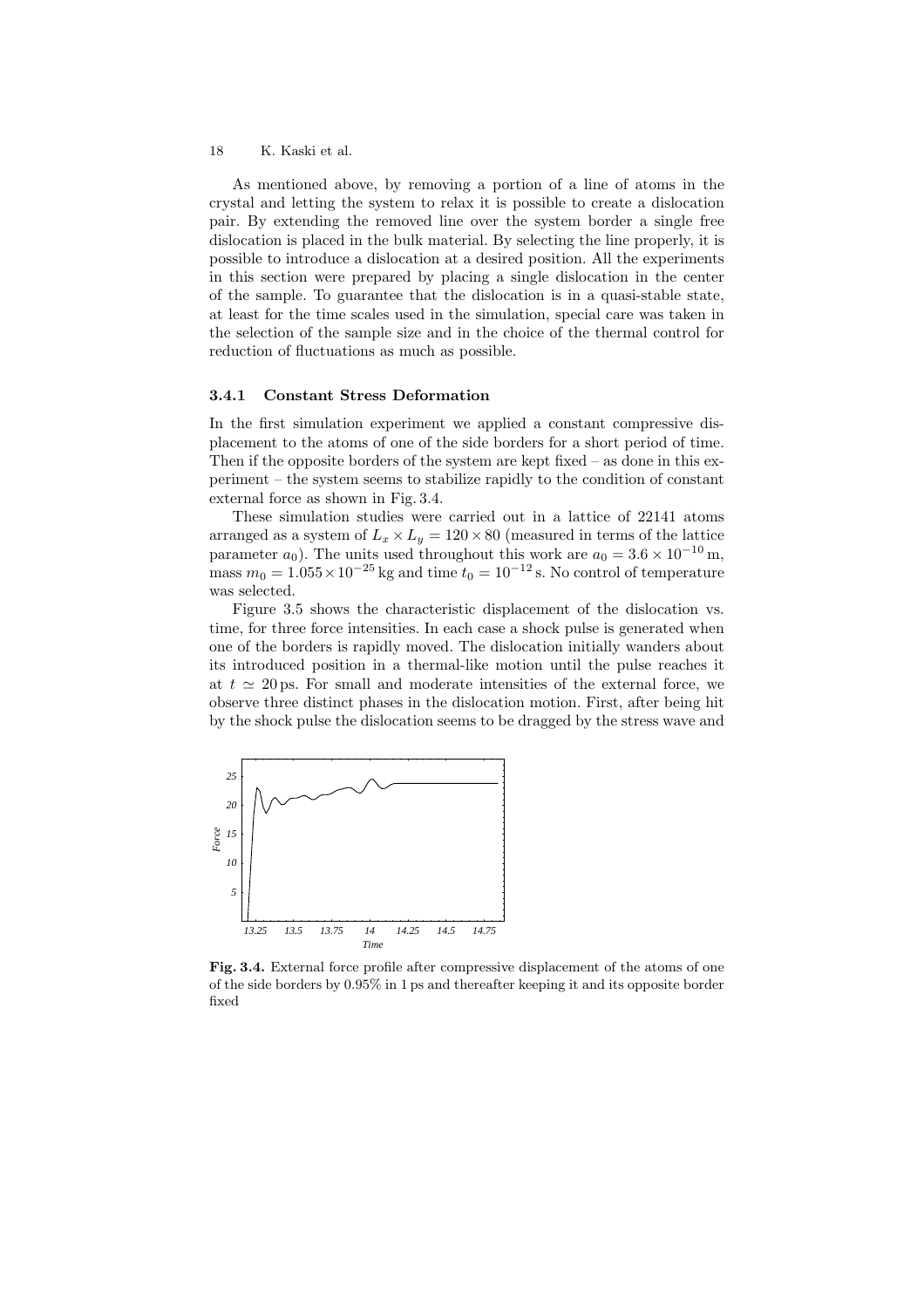

**Fig. 3.5.** Trajectory of one dislocation moving under constant stress at different stress values. The transient region (first and second phase) is due to interaction with the travelling shock wave



**Fig. 3.6.** Velocity  $(Vr)$  relative to the transverse speed of sound as a function of the external shear stress

travel along the glide line with a uniform velocity in the x-direction. Direct measurement of this dislocation velocity gives a value of about  $14a_0/ps$ , but its x-component is always smaller than the velocity of the propagating shock wave. The collision with the dislocation scatters the shock wave and thus begins a thermalization process. Few picoseconds later, in the second phase, the dislocation seems to be *released* from travelling with the wave and it stops moving. The displacement pattern in this phase resembles the motion seen before the interaction with the stress pulse.

Finally, in the third phase, the returning wave reflected from the opposite border hits the dislocation. Due to the enforced boundary condition on the  $y$ -borders, the reflected wave is also a compressive wave. As a result, the dislocation starts moving again with a uniform speed in the same direction as before, i.e. towards the upper border of the system. After this interaction the remaining diminished shock wave scatters once again to quickly thermalize the whole system to a new thermodynamic state. At this stage the dislocation seems to move under a constant shear stress and thermally stable condition. Therefore, we consider it possible to estimate the equilibrium velocity vs. stress relation, and the results are depicted in Fig. 3.6. Here the velocity has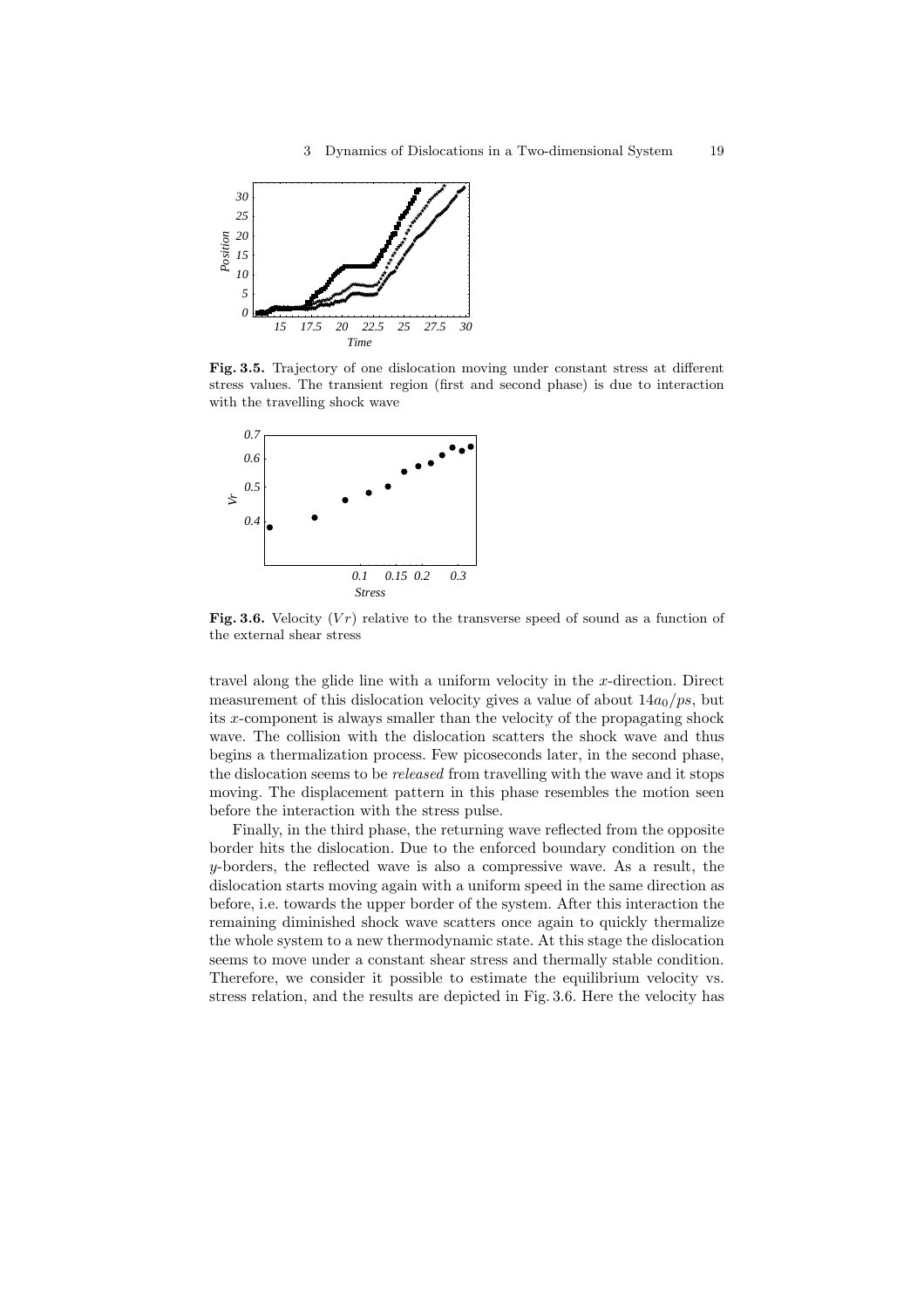been normalized by the transverse speed of sound estimated theoretically to be  $8.34a_0$ /ps.

The relation between stress and velocity seems to follow (3.1) with a sensitivity constant  $m = 0.25$ . This order of magnitude for the sensitivity constant is found experimentally for brittle materials indicating that the system studied here is capturing some properties of such materials. However, another possible explanation for this value is that the dislocation may be reaching a limiting velocity characteristic to the system, but due to the limitation of time and length scales of the simulations estimating the likelihood of this is beyond the scope of this study.

#### **3.4.2 Constant Strain-Rate Deformation**

In the second experiment the system is put under the influence of a constant strain-rate deformation, which is obtained by stretching the system from its y-borders in the x-direction with a constant velocity. The advantage of this set-up with respect to the constant force simulation is that it may be done in a quasi-static way to avoid generating shock waves.

In this case we chose again the hexagonal lattice with 38979 atoms arranged in a square of  $130a_0$ , and placing a single dislocation in the middle of the system. Here temperature control was applied by using Berendsen [37] thermostat at  $3K$  to reduce the effect of phonons as much as possible. The stability of the dislocation turned out to be quite good for a time period of 20 ps, which is the duration of the whole experiment. The constant strain rate was realized by pulling the y-borders apart for  $1-6\%$  of the system size in 20 ps.

When the deformation begins a potential energy wave is emitted from the borders. This causes, after some elapsed time, the dislocation movement. As this wave is an expansion wave (in contrast to the compressive wave in the constant stress experiment) the dislocation moves to the bottom of the sample, with a trajectory along the glide line, as depicted in Fig. 3.7a. From this curve we have computed the instantaneous velocity profile for the dislocation motion, with results shown in Fig. 3.7b.

The velocity profile is very characteristic to a rigid body movement in a continuous dissipative medium under the influence of a constant force. In this situation the equation of motion should have the form

$$
m\dot{v} + Bv = f_e, \qquad (3.7)
$$

where  $v$  the instantaneous velocity,  $m$  the effective mass of the dislocation,  $B$ viscous drag coefficient and  $f_e$  the external source force. Solving this equation yields the following result

$$
v = v_t (1 - e^{-t/t_0}). \tag{3.8}
$$

where  $v_t = f_e/B$  is the terminal velocity and  $t_0 = m/B$  is the relaxation time for the dislocation motion. This behavior has been proposed to accurately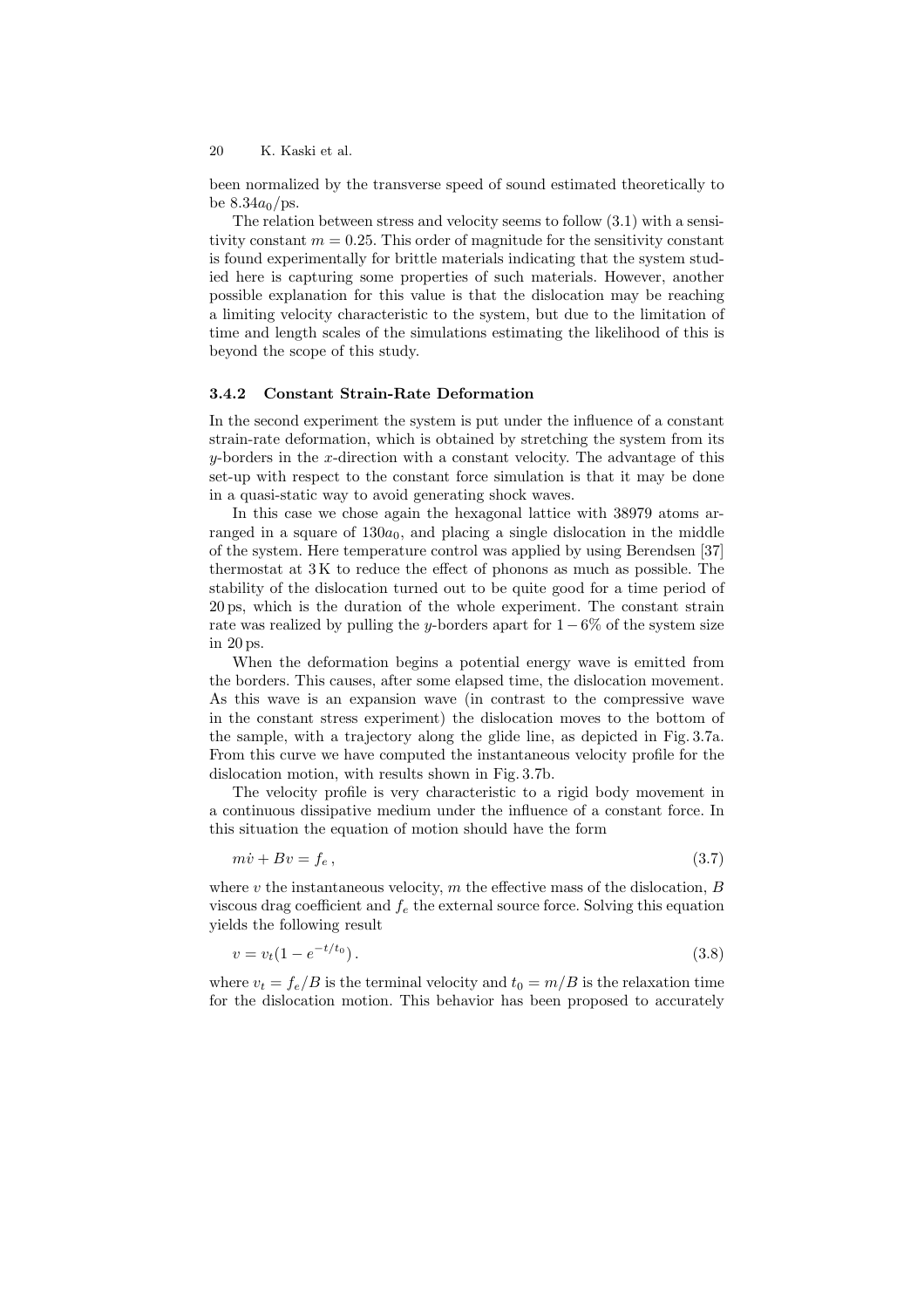

**Fig. 3.7.** (**a**) Trajectory of single dislocation moving along the glide line under a constant strain rate deformation (3% in 20 ps). (**b**) Instantaneous velocity for the data set in (**a**). The continuous line represents the best fit to the equation 3.8 of the velocity profile



**Fig. 3.8.** Relative terminal velocity,  $Vr = V/V_t$ , for different strain rates ( $V_t$  stands for the transverse sound speed). The error bars were estimated by randomizing the initial state with different random number seeds

describe dislocation movement in metals [12], when the external force is given in terms the resolved shear stress and the magnitude of the Burgers vector, as  $f_e = b\tau$ .

From the simulations we found, as expected, that the time variation of the external force is compatible with the type II elastic – homogeneous plastic response [38], showing strain-hardening coefficient dependent on the strain rate. This coefficient is found to take value of 1.0 (Hooke's law) for low strain rates to decrease to 0.45 (characteristic for metals) for highest strain rates.

Although the external force (and hence the true stress) is known, the resolved shear stress affecting the dislocation is unclear, and its determination is not simple. One possibility to determine it is trying to map the dislocation trajectories to some constant stress experiments, done with the same simulation parameters and assuming that the causes of the dislocation movement are the same in both cases. This may be done through the strain-rate–velocity (see Fig. 3.8) and stress–velocity relations. Such study is still under development.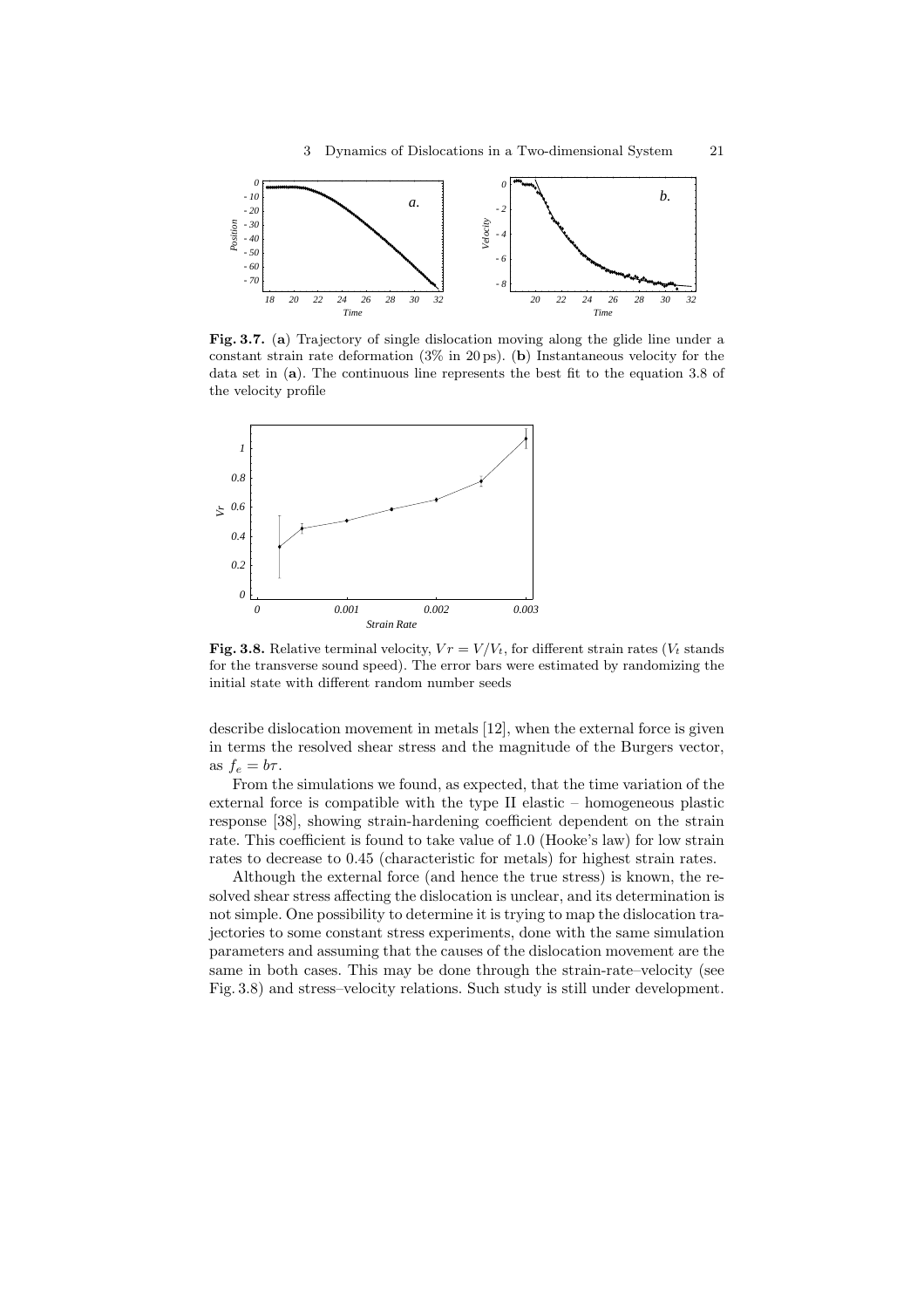# **3.5 Interaction Between Dislocations and a Misfit Interface**

In the studies described above the stress affecting dislocation movement was external. In lattice-mismatched structures the stress comes from the misfit interface. In the following we describe simulation studies of the strain relief process in a lattice-mismatched system via dislocation nucleation and dislocation reactions and subsequent migration to the interface.

### **3.5.1 Dislocation Nucleation**

Nucleation simulations were performed using a system consisting of a substrate of size  $722 \text{ Å} \times 361 \text{ Å}$ . The overlayer placed on the substrate had a size of  $361 \text{\AA} \times 361 \text{\AA}$ , i.e. half of the width of the substrate. The total number of substrate and overlayer atoms was 23076 and 11590, respectively.

Simulations were performed for misfits  $-2.0-4.0\%$  and  $+2.0-4.0\%$  at temperatures 10–160 K. The initial states of the simulations were obtained by applying the quenching method of 3.6. The simulation time was 130 ps. Results are shown in Fig. 3.9. In the region of low misfit and low temperature no dislocations were seen. In this region, the strain was relieved by elastic deformation of the overlayer and substrate. By increasing the temperature dislocations were seen to nucleate from the overlayer edges. In all other cases except the  $-2.0\%$ ,  $+2.0\%$ , and  $+2.5\%$  misfits the highest temperature of 160 K was enough to reach the equilibrium configuration (number of dislocations of 4, 4, 3, 2, and 1 for the misfits  $\pm 4.0\%$ ,  $\pm 3.5\%$ ,  $\pm 3.0\%$ ,  $\pm 2.5\%$ , and  $\pm 2.0\%$ , respectively). In the case of misfit of  $\pm 4.0\%$ , dislocations were observed even in simulations with zero initial temperature, indicating that



**Fig. 3.9.** Results of nucleation simulations. The number of dislocations nucleated from the overlayer edges during the 130 ps simulations is plotted for different negative (left) and positive (right) misfit values and simulation temperatures. The size of the circles denotes the number of dislocations. Open triangles designate runs where no dislocations were observed. The thin line separates pseudomorphic and relaxed regions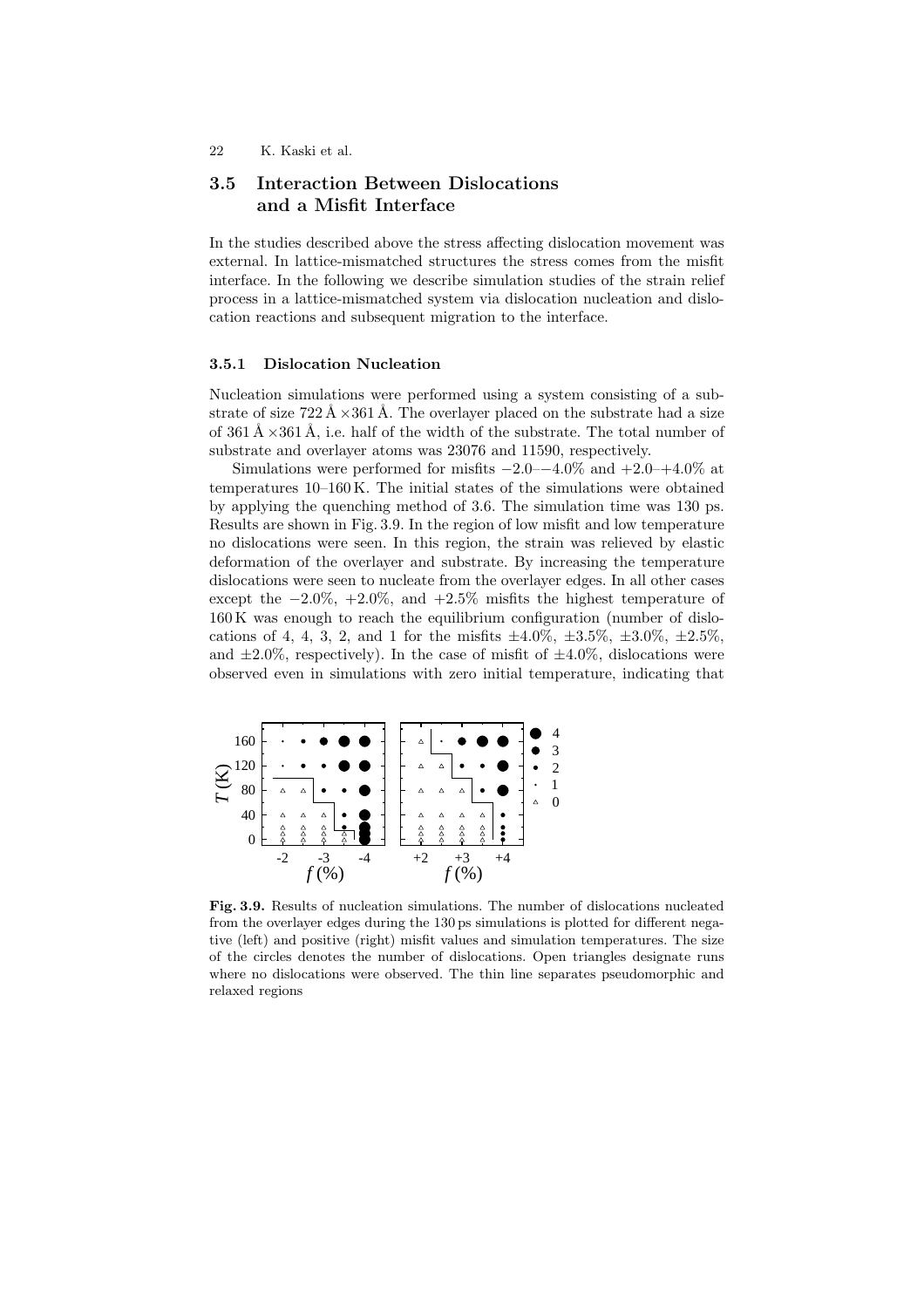the activation barrier for nucleation disappears. The results also show that the situation is not symmetric with respect to changing the sign of the misfit: negative misfit is considerably more efficient in causing dislocation nucleation on the overlayer edges. One possible explanation is that strain caused by the negative mismatch lowers the dislocation nucleation barrier by pulling the overlayer corners away from the substrate surface. This same asymmetry has been observed in dislocation nucleation from the overlayer surface [30].

#### **3.5.2 Dislocation Reactions**

In the simulations described below we studied a system, which in most cases consisted of 30 rows of substrate atoms and 19 rows of overlayer atoms, in total 3442 atoms. The bottom layer of the substrate atoms is fixed in the vertical direction while the other boundaries of the system are free to move in any direction. We also investigated the effect of system size by performing simulation runs with a four times larger system (of 13712 atoms) where the width and the height of the system were doubled but the overlayer thickness



**Fig. 3.10.** Reaction between dislocations and the misfit interface. The lattice mismatch between the overlayer and the substrate is  $f = -4\%$  (a) [Elapsed time from the beginning of the simulation  $t = 12.1$  ps] Two dislocations with horizontal Burgers vectors are introduced to the system.  $(b, c)$   $[t = 15.1, 16.1 \text{ ps}]$  These interact with each other forming first a stacking fault (sf) between them and then dislocations with Burgers vectors oriented  $60°$  relative to the x-axis. (**d**)  $[t = 18.8 \text{ ps}]$  The upper dislocation migrates to the interface.  $(e, f)$   $[t = 33.5, 34.2 \text{ ps}]$  The dislocations interact once again and turn their Burgers vectors horizontally. The small arrows show the position of the interface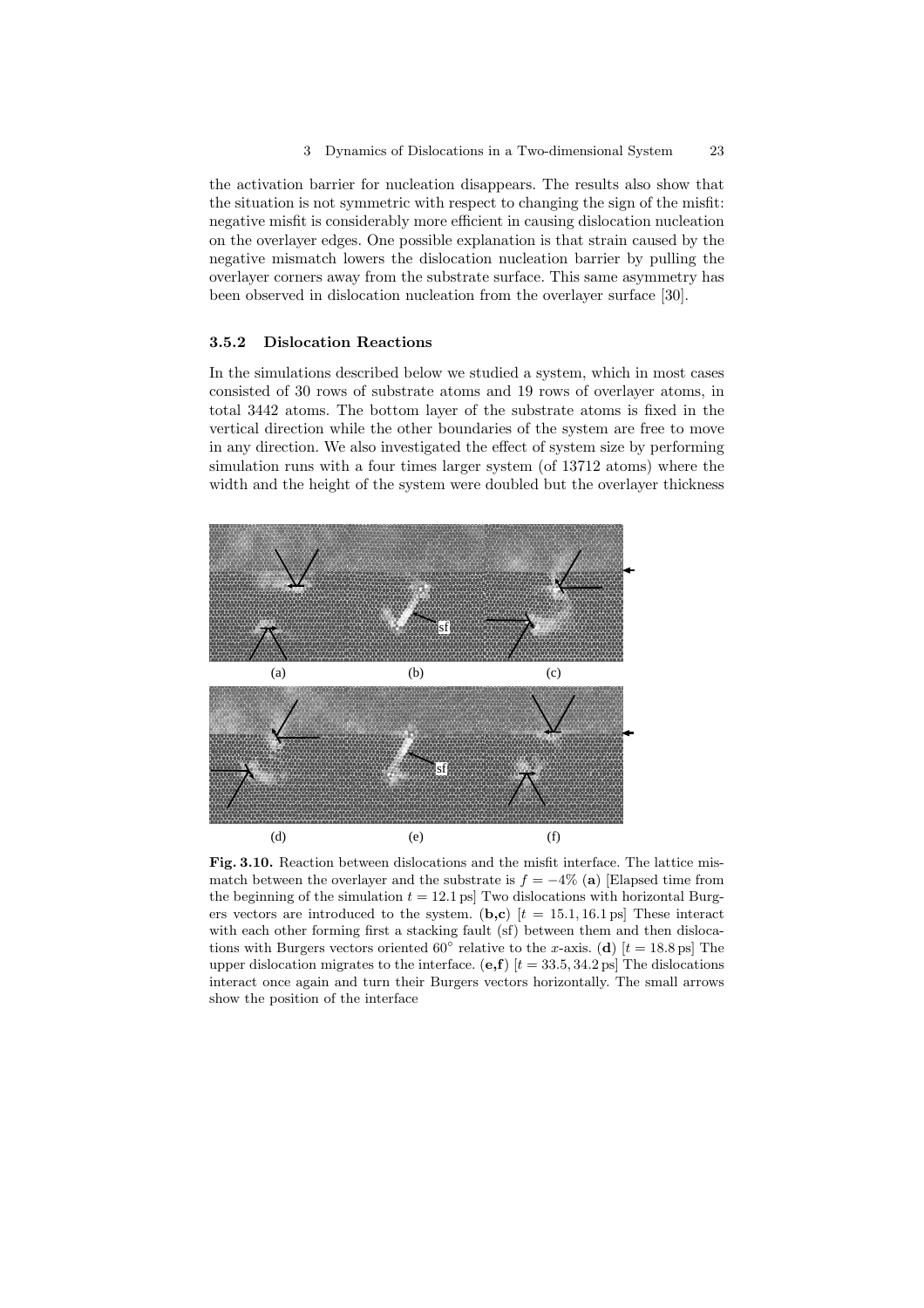was kept the same as in the smaller system. In this case we saw similar dislocation reactions as in the smaller system but with a slightly different set of simulation parameters, thus indicating that although the details of dislocation dynamics may depend on the system size the reaction behaviour remains unchanged.

Figure 3.10 depicts an example of the effect of an interface on dislocations, when the lattice mismatch is set  $f = -4\%$ . In order to introduce a pair of dislocations into the system a short initial crack was introduced first. Then the system was let to heal for 10 ps during which the temperature was scaled to 15 K at every time step followed by switching off the scaling and letting the simulation continue by keeping the total energy constant. The upper dislocation – having two extra planes in the positive y-direction – has the maximum capability to relieve stress formed at the interface (see Fig. 3.10a). However, this dislocation cannot glide to the interface because its Burgers vector is horizontal.

Figure 3.10b shows how the interaction between the dislocations induces a reaction that results in changes in their Burgers vectors. The fact that the sum of Burgers vector does not change in this reaction can be easily verified. After the reaction the upper dislocation is able to glide to the interface. However, its Burgers vector is not ideal in relieving stress at the interface. In Fig. 3.10d–e a further reaction can be seen which gives rise to dislocations with horizontal Burgers vectors (Fig. 3.10f). The upper dislocation is now located at the interface and it has the optimum orientation  $-$  i.e. parallel to the interface – as regards to the stress relief. The lower dislocation finally glides to the free boundary of the system, where a step is created. Reactions between dislocations proceed through creation of two partial dislocations and a stacking fault between them, and thus a slip of two adjacent atomic rows



**Fig. 3.11.** Two dislocations before (**a**) and after (**c**) the reaction depicted in Fig. 3.10a–c. The reaction proceeds through a configuration with two partial dislocations  $(\mathbf{p}_1 \text{ and } \mathbf{p}_2)$  and a stacking fault (sf) between them. The slip of two atom rows between the dislocation cores causes the Burgers vectors of the dislocation to turn 60◦ clockwise. Thin lines show the orientation of extra half rows of atoms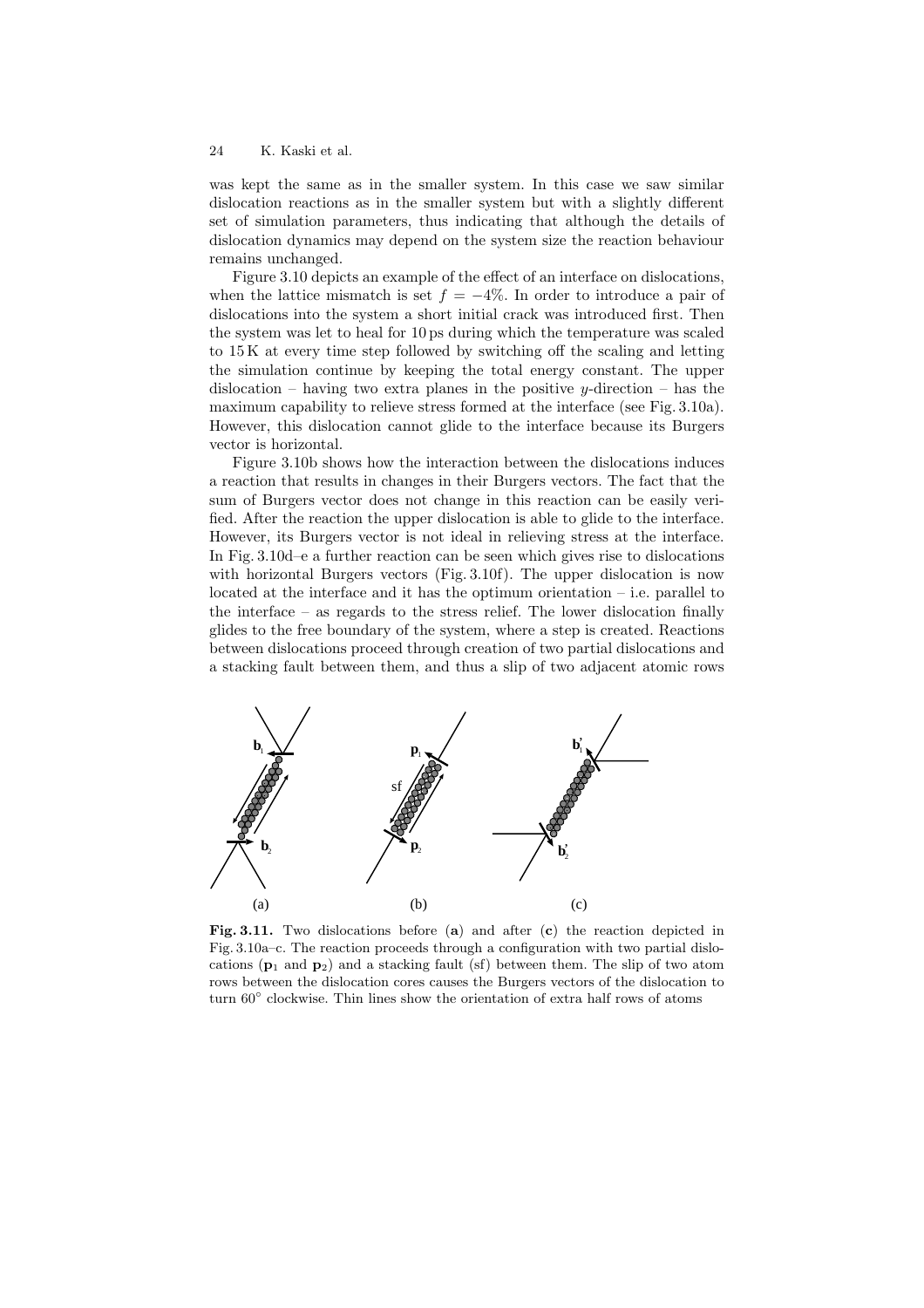with respect to each other, as can be seen in Fig. 3.11. The reaction could also be viewed as an exchange of one complete dislocation between the participating dislocations. However, because the distance between the dislocations is so small this third dislocation can not be distinguished. For the reaction to take place the dislocation cores have to lie at the same densely packed row of atoms. Similar reactions were also observed in the cases where the mismatch was positive, i.e.  $f = +4\%$ .

# **3.6 Conclusions**

The main goal of these exploratory studies has been to use a simplistic model that may be analyzed interactively and captures essential information about dislocation dynamics in homogeneous and strained-layer systems. The questions of the resolved shear stress in the constant strain rate experiments and the presence of a dislocation dragging are beyond the possiblities of the continuum theory. Also, the strain relief in lattice-mismatched systems via dislocation nucleation, migration and interaction are hard to study in detail using continuum theories. Simple atomic scale simulations may give more information for new theoretical approaches and modelling.

### **References**

- 1. A.J.E. Foreman and M.J. Makin: Phil. Mag. **14**, 911 (1960)
- 2. A.S. Krausz: Mat. Sci. Eng. **6**, 260 (1970)
- 3. T. Munakata and A. Igarashi: Phys.Rev. B. **46**, 13786 (1992)
- 4. J.J. Gilman and W.G. Johnston: J. Appl. Phys. **31**, 687 (1960)
- 5. D.F. Stein and J.R. Low Jr.: J. Appl. Phys. **31**, 362 (1960)
- 6. H. Ney, R. Labusch and P. Haasen: Acta Metall. **25**, 1257 (1977)
- 7. C.S. Pang and J.M. Galligan: Phys. Rev. Lett. **43**, 1595 (1979)
- 8. W.G. Johnston and J. Gilman: J. Appl. Phys. **30**, 129 (1959)
- 9. T. Tanaka and H. Conrad: Acta Metall. **19**, 1001 (1971)
- 10. W.F. Greenman, T. Vreeland, and D.S. Wood:
- 11. M. Kleintges, R. Labusch, H.G. Brion, and P. Haasen: Acta Metall. **25**, 1247 (1977)
- 12. K.M. Jassby and T. Vreeland Jr.: Phil Mag. **21**, 1147 (1970)
- 13. T. Vreeland Jr. and K.M. Jassby: Mater. Sci. Eng. **7**, 95 (1971)
- 14. E.A. Fitzgerald: Mat. Sci. Rep. **7** 87–142 (1991)
- 15. R. Hull and J.C. Bean: Crit. Rev. Solid State. Mat. Sci. **17**, 507–546 (1992)
- 16. R. Hull and E.A. Stach: In: Thin Films: Heteroepitaxial Systems, ed. by A.W.K. Liu and M.B. Santos. (Series on Directions in Condensed Matter Physics, vol.15) (World Scientific, Singapore 1999) pp. 299–367
- 17. J.W. Matthews: J. Vac. Sci. Technol. **12**, 126–133 (1975) (See also [14] for a discussion of the work by Matthews et al.)
- 18. H. Strunk, W. Hagen, and E. Bauser: Appl. Phys. **18**, 67–75 (1979)
- 19. W. Hagen and H. Strunk: Appl. Phys. **17**, 85–87 (1978)